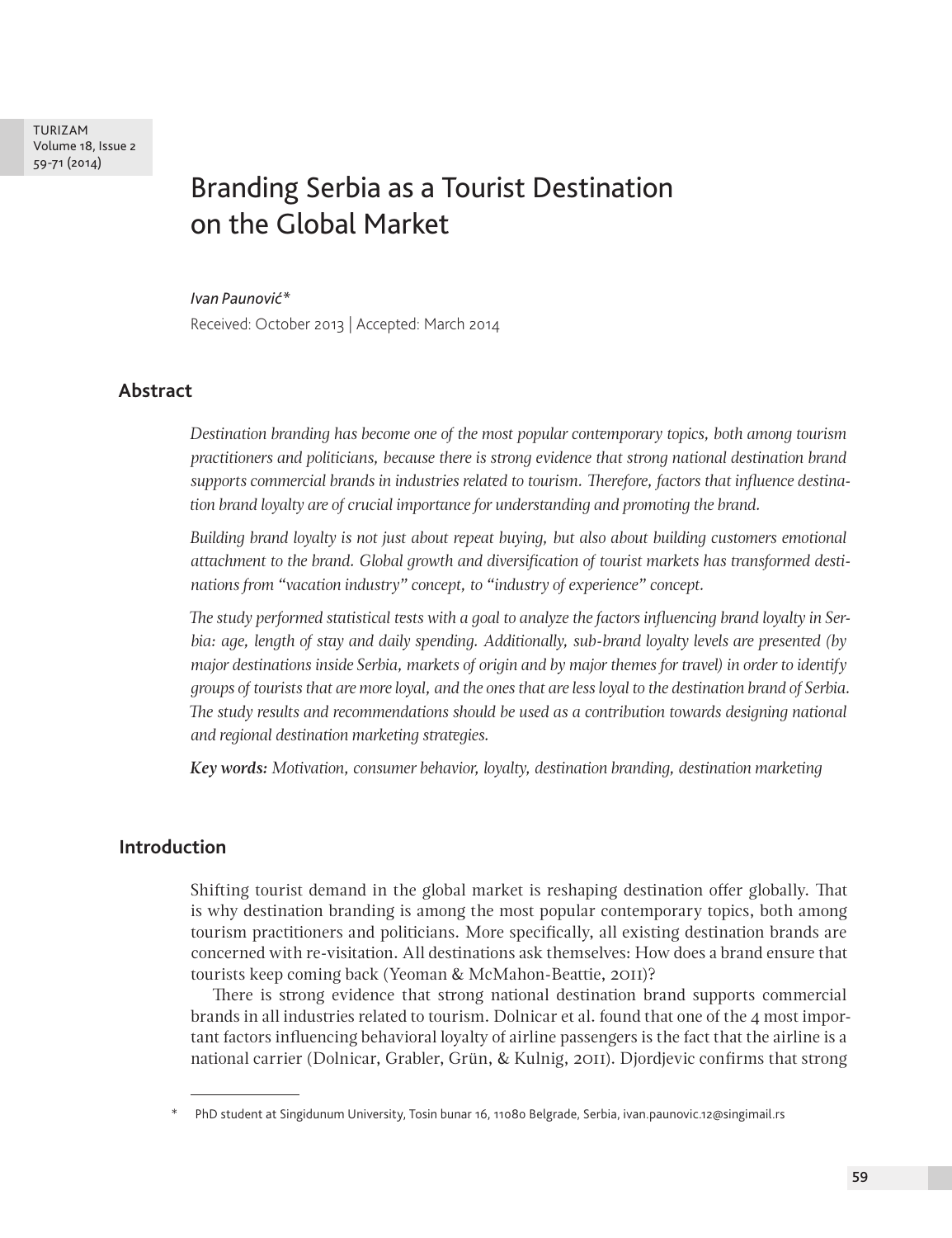country brand can provide commercial brands with a unique set of values and enable positioning on the international market (Djordjevic, 2008).

A number of authors confirms the importance of researching factors that influence destination brand loyalty (Huang & Chiu, 2006; Roy, 2011; Su, Cheng, & Huang, 2011). Hallberg noticed that building brand loyalty is not just about repeat buying, but also about building customers emotional attachment to the brand (Hallberg, 2004).

The study performed statistical tests with a goal to analyze the relations between different factors influencing brand loyalty in Serbia: age, length of stay and daily spending. Additionally, sub-brand loyalty levels are presented (by major destinations inside Serbia, markets of origin and by major themes for travel) in order to identify groups of tourists that are more loyal, and the ones that are less loyal to the destination brand of Serbia. The study results and recommendations should be used as a contribution towards designing national and regional destination marketing strategies.

# **Review of the literature**

### Global growth and diversification of tourism markets

Tourism has had a stable growth and continued diversification for over 60 years now, which was facilitated by new technology, especially the development of new communication and transportation technology. New technology allows us to communicate face to face to people from almost any point on earth, and to travel further while paying an ever less price for this services (UNWTO, 2011). Cheap supply of energy resources, and particularly oil, has made mass transportation possible, first through introduction of jet passenger aircrafts, and more recently through low cost passenger airlines. However, according to the "Peak Oil" theory, when oil extraction reaches 50% of world resources, the production will fall, and this will have far reaching consequences for both transportation industry and tourism (Leigh, 2011).

Diversification of the tourism market has shifted the focus from production (destination) based tourism to marketing based tourism. Consequently, understanding the tourism market is essential in today's competitive environment. UNWTO estimated there is around 200 country destinations, and even larger number of region destinations inside of those countries. All of these destinations participate at international tourism fairs, the most notable being the one in Berlin in London (UNWTO and ETC, 2011). Each one of these large number of destinations is trying to understand their markets, and create, promote and sell tourism products. The diversification trend has led to the situation where landlocked countries are competing side to side with Sun, Sea and Sand destinations. As Elakovic noticed, mature destinations are witnessing transformation from "vacation industry", to "industry of experience". Tourists are not interested only in "baking in the sun", which is forced by the tour-operators. In contrast, modern tourists are looking for dynamic vacation, socializing, adventure, sport activities, etc. (Elakovic, 2006). Similarly, Swarbrooke noticed that green tourist is concerned with issues related to transport, wildlife, conservation, resources use, pollution, operational practices of tourism organizations, new buildings, and recreational activities. Green tourist is a subgroup of the green consumer. This trend reflects the rising social and political power of groups concerned with environmental issues and biodiversity conservation (global warming, animal welfare, wildlife conservation, organic food, pollution, and recycling of waste products) (Swarbrooke & Horner, 2007).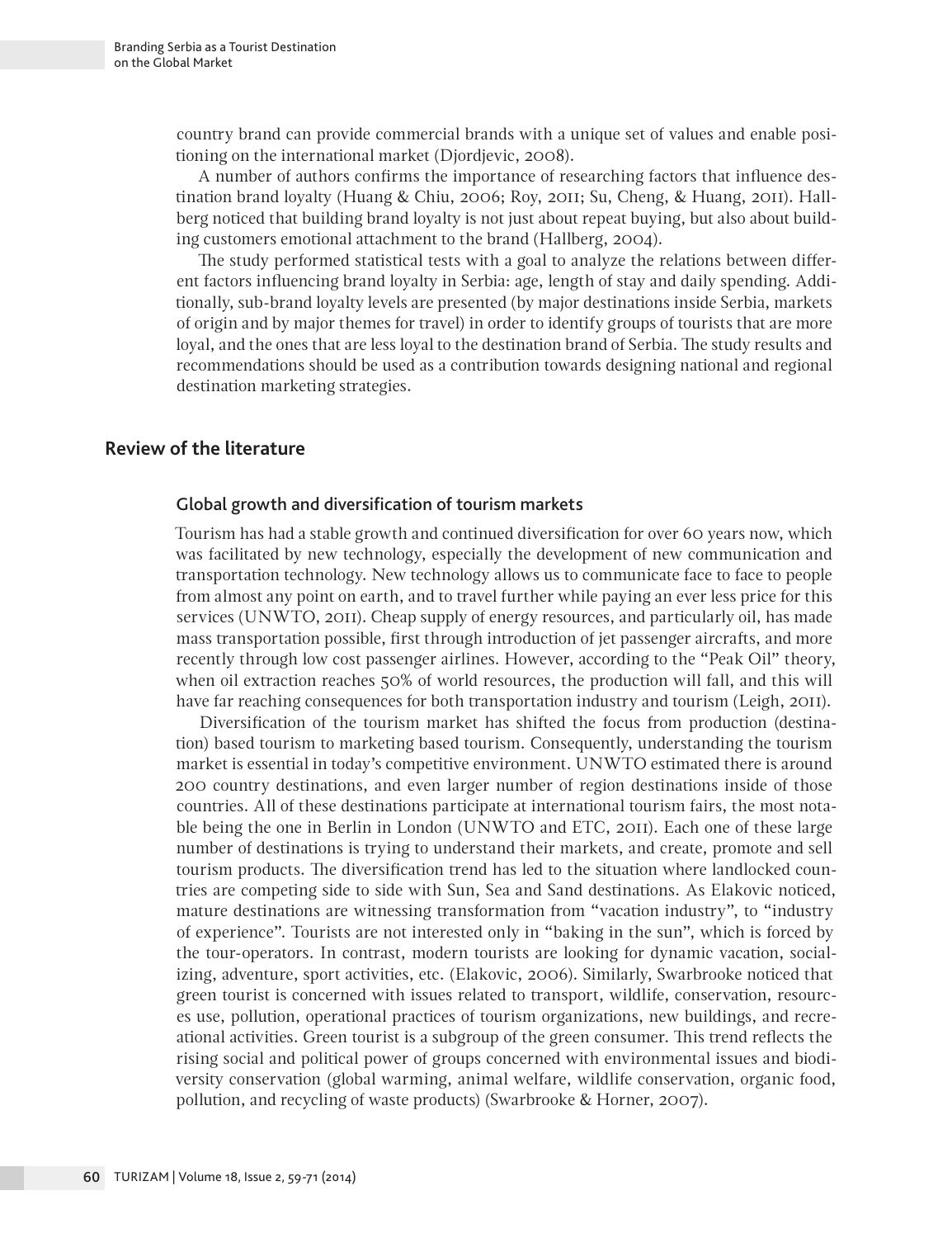#### Destination image and branding

Consumers do not buy only physical characteristics of the product or service, but also a symbolic meaning, which means they engage emotionally. In similar way the humans have personality characteristics, brands can also have personality-like characteristics (Evans, Jamal, & Foxall, 2006). There are different components of tourism brand, which influence the consumer decision-making process at different stages. Balakrishnan found that for creating a choice set in consumer mind, a destination should focus on tourist attractions, history or culture and the experience knowledge. For helping the consumer finalize a decision, destination should provide the information on destination accessibility, economic value, comfort (accommodation), communication and safety. Reinforcing the information on heritage, culture and people can also help consumers reach a decision to visit the destination (Balakrishnan, Nekhili, & Lewis, 2011). In that sense, Rodrigues, Correia, and Kozak, propose a multidisciplinary approach on destination image construct: 1. Philosophical perspective which deals with theoretical foundation, 2. Psychological perspective which deals with image formation, and 3. Semiotics which deal with image interpretation (Rodrigues, Correia, & Kozak, 2011). Moon et al., found that sport events help enhancing the destination image. If we separate intangible event quality factors from tangible event quality factors on perception of event quality, intangible factors (Communication, Assurance, Credibility, Responsiveness, Reliability, and Security) are more important than tangible factors (Equipment, Ambience, and Design). The same is true for effect of event quality factors on destination image (Conative, Affective, and Cognitive) (Moon, Kim, Ko, Connaughton, & Lee, 2011).

Although destination brand can be promoted in many different ways, authors agree that sport events, movies, music events and architecture are an effective tools for destination branding. Kotler and Gertner noticed that entertainment industry and the media shape largely people's perceptions of places (Kotler & Gertner, 2011). Ooi presents the case of introducing F1 races to Singapore, in a city that had a ban on sport races for 35 years. The public also had a concerns about introducing the F1, as it is a popular culture event, not adding uniqueness or refinement to the brand of Singapore. In 2008, the city hosted a first F1 race, and the author emphasizes that one of the major effects of hosting an F1 race is that adds to its glamour and popularity among wider audience. Numerous celebrities visit the event and media stories about it give it demonstrate that Singapore is glamorous, exciting and trendy city (Ooi, 2011). Branding through movies is an often used promotional technique of many products and services, while tourist destinations (tourist brands, landscapes, soundscapes, etc.) are one of the products very often advertised through movies. As noted by Vagionis and Loumioti, tourism policy makers on all levels should prepare long-term strategies of utilization of cinematographic films, along with other promotional media. The strategy should incorporate recognizable tourist products that can reach, or already have reached the status of Iconic place/product. This products should have infrastructure and resources that can support the increasing numbers of visitors (Vagionis & Loumioti, 2011). Pratt notices that economic effects of film induced tourism are under researched, and presents the case of Pride and Prejudice movie map. A movie map marketing campaign was devised to coincide with the release of the 2005 Pride and Prejudice movie, based on the classical novel, written by Jane Austen. The study estimated that movie map promotional campaign generated over  $E$ I million of income to the destination, with 8:1 return on investment. The research quantified the incremental visitor expenditure spent in the region that was generated by the movie map marketing campaign (Pratt, 2010). McCarthy et al. present 3 cases of musical festivals in Australia, with different music genres: opera, Australian country music, and chamber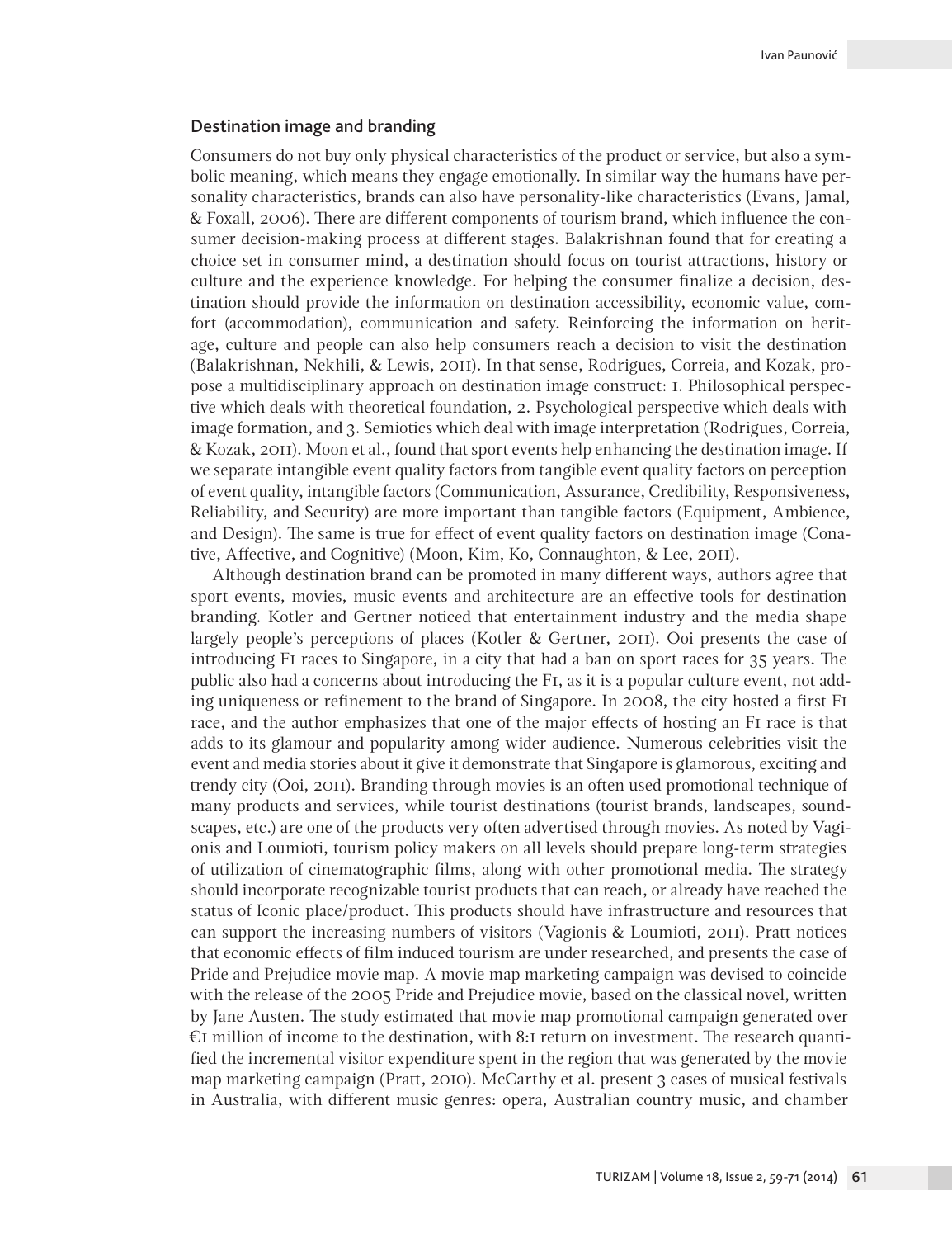music. The authors emphasize that regardless of the music genre, the sustainability of music festivals depends on the level of engagement of the local community. Moreover, the authors found evidence that the emphasis of government funding on tourism gains can undermine local networks, which are essential in communicating the local values (McCarthy, Moscardo, Murphy, & Pearce, 2010). While architecture branding is usually associated with city destinations (Manic & Backovic, 2010; Garaca, Jovanovic, & Pejovic, 2011), Medica et al investigated the possibility of architecture branding in the rural setting. Traditional architecture is part of cultural heritage in rural destinations of Istria in Croatia. The techniques used in traditional Istrian architecture are: patinating plaster using earth pigments, patinating wooden paneling, timber waxing, the use of old furniture, the production of simple furniture and household equipment using second-hand materials. All these techniques make up an authentic ambient which can offer more value to tourists and immersion into tradition local culture (Medica, Ruzic, & Ruzic, 2010).

Yeoman and McMahon-Beattie notice that there is a strong empirical evidence that people openly agree that if a famous person endorses a product, they would be more likely to buy it (Yeoman & McMahon-Beattie, 2011). In fact, fifth of the UK population was found in 2004, according to the Future foundation, to be more likely to buy a product if a famous person endorses it (Yeoman, 2008). However, Yeoman and Mc Mahon-Beattie emphasize that celebrity association is not a quick fix for a brand struggling with identity. Additionally, if the brand is not congruent with the celebrity who endorses it, it may have a detrimental impact on the brand (Yeoman & McMahon-Beattie, 2011).

Kotler and Gertner emphasize that brands allow marketers to identify and differentiate their product from their competitor, and they also incite beliefs, evoke emotions, and prompt behaviours (Kotler & Gertner, 2011). However, the challenges in the region of Balkans are similar to those described by Olins and Hildreth, when former European colonies, in the decades following 1945, changed several times their names, and in some cases territories. The list is long, and all of this countries tried to break away from their colonial past, through uncovering, discovering and inventing traditions. Authors conclude that contemporary nation branding is complex and multifaceted. The recent development saw the reemergence of city states like Dubai and Singapore, and development of shadowy super regions like the EU. The author sees the future of the EU nations in creation of European umbrella identity which is not overpowering, or all-consuming (Olins & Hildreth, 2011). Additionally, most Western Balkan countries also have to recover their destination brands from the war-zone image. Jovanovic emphasizes the importance of addressing the issue of war-zone image and subsequent reconciliation, and not trying to disregard them (Jovanovic, 2008). The case of rebranding Northern Ireland, presented by Gould, showcased that considerable effort is needed, from different types of stakeholders, to recreate the image of a post-conflict society. The Northern Ireland was invited to the Smithsonian Folk life Festival in Washington D.C. One year before the event, "Rediscover" brand was created as an umbrella identity for all individual stakeholders, website was launched, communications unit established, and a PR agency in Washington was employed. Also, the most senior civil servants and business leaders directly supported the event (Gould, 2011). Wilson judged this rather big event to be a success, with an estimated audience of 112 million viewers in the US, and 386 press cuttings in the US and N. Ireland (Wilson, 2008).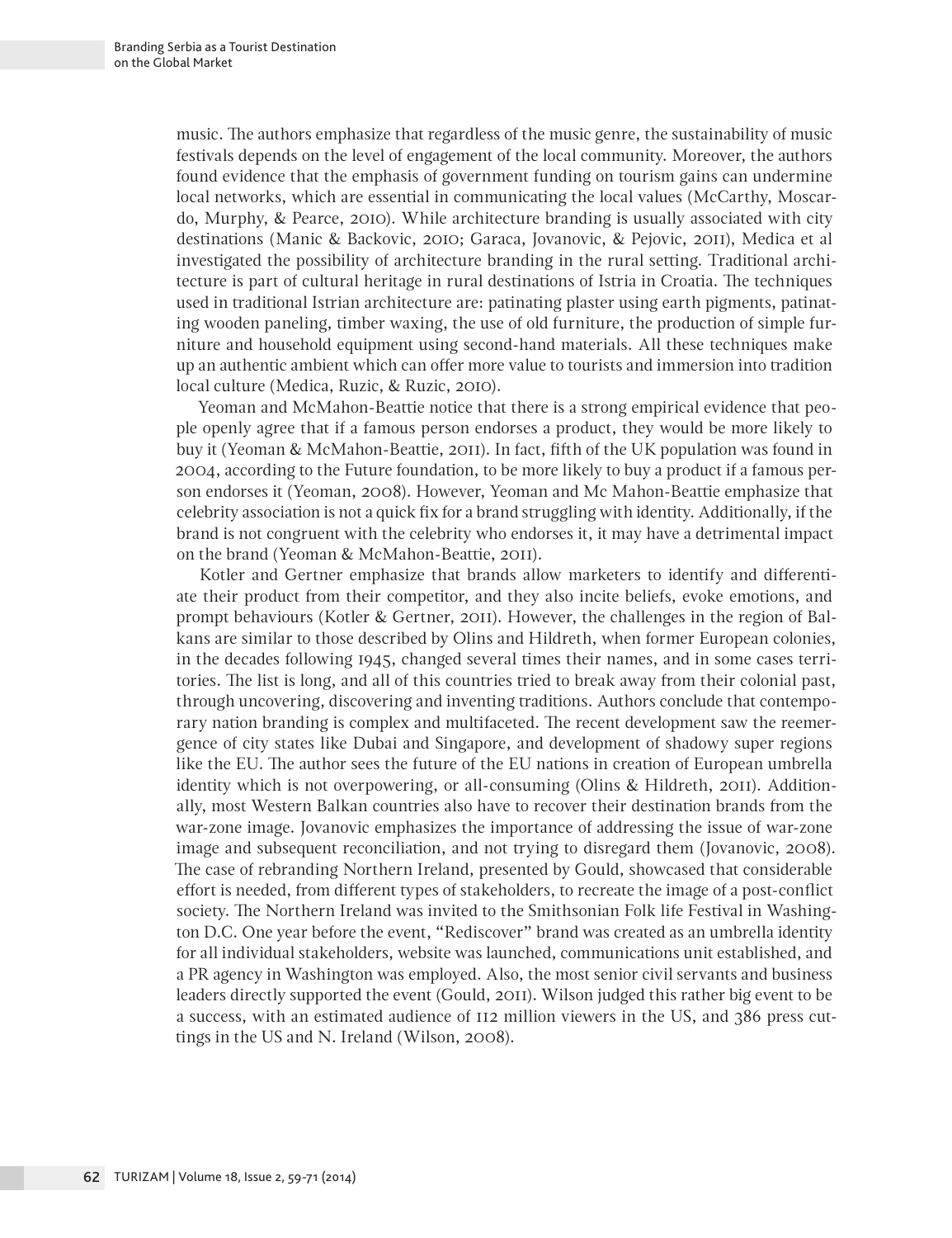# **Research design**

The research was designed to answer the following 9 Research questions:

- ‒ RQ1: Is there a statistically significant correlation between age and daily spending of tourist in Serbia?
- ‒ RQ2: Is there a statistically significant correlation between age and daily spending of tourists in Serbia?
- RQ3: Is there a statistically significant correlation between age and brand loyalty of tourists in Serbia?
- ‒ RQ4: Is there a statistically significant correlation between daily spending and length of stay of tourists in Serbia?
- ‒ RQ5: Is there a statistically significant correlation between daily spending and brand loyalty of tourists in Serbia?
- ‒ RQ6: Is there a statistically significant correlation between length of stay and brand loyalty of tourists in Serbia?
- ‒ RQ7: What are brand loyalty levels to Serbia for major destinations inside Serbia?
- RQ8: What are brand loyalty levels to Serbia by region of origin?
- ‒ RQ9: What are brand loyalty levels to Serbia by main theme for travel?

The research was designed to answer the Research Questions 1 to 6 through utilizing the correlation analysis, and Research Questions 7-9, through descriptive statistics.



**Figure1.** Research design for Research Questions 1 to 6

## **Research methodology**

The data was collected during Serbia Guest Survey 2011. This survey has been conducted as a component of the EU financed project: "Support to implementation of the National Strategy for Tourism". Only one portion of the data collected was used in the presented study. The objectives of the survey were to assess tourist profiles, core motives for travel, booking habits, expenditures, satisfaction and image perception of Serbia. The fieldwork was done only for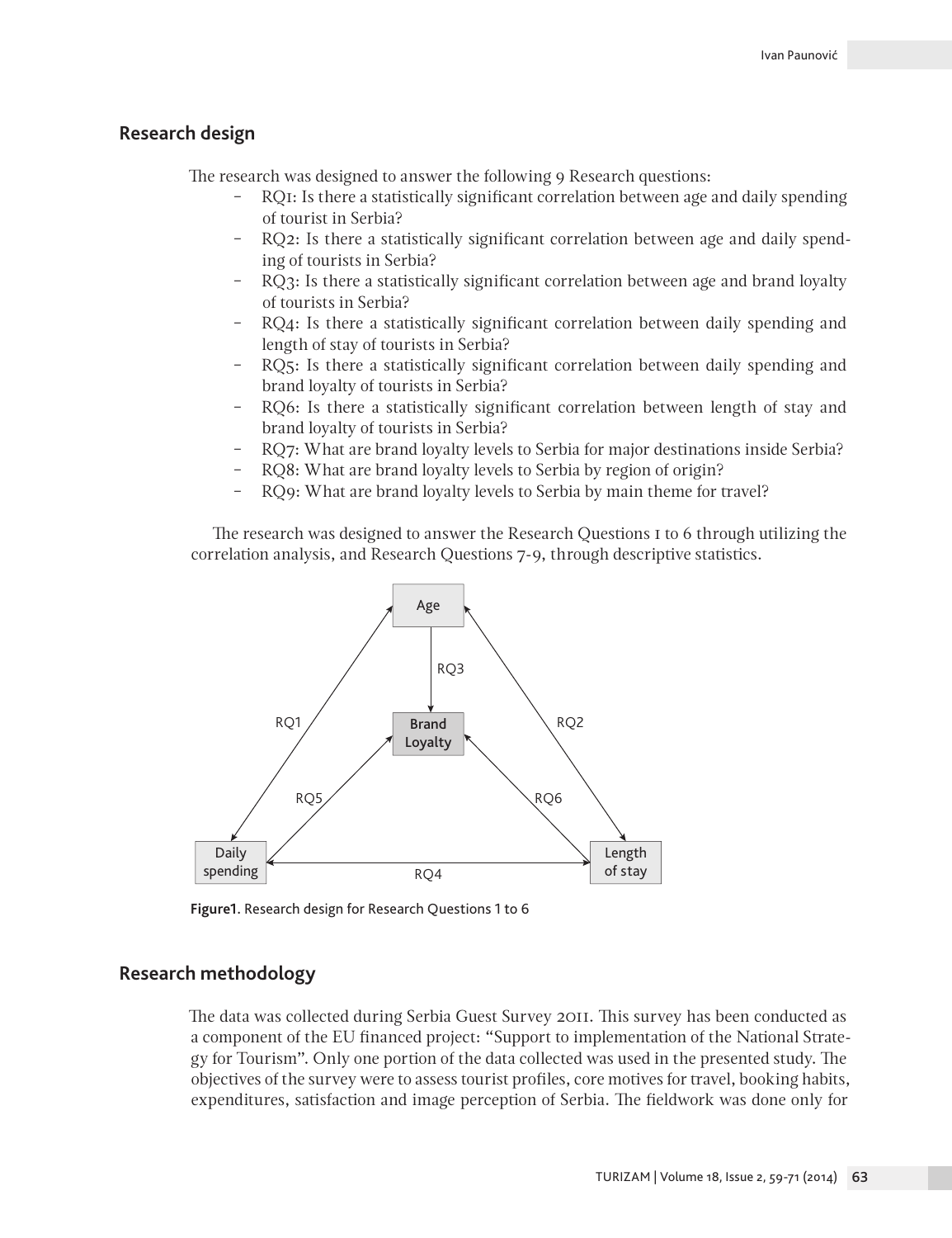the summer season: from July 11 2011 to September 5 2011. The data were processed through SPSS.

| Age<br>(years)                   | $14 - 18$            | $19 -$<br>24 | $25-$<br>34 | $35 -$<br>44 | $45 -$<br>54 | $55 - 64$       | Above<br>65 |              |                |                |                |                |                |                  |
|----------------------------------|----------------------|--------------|-------------|--------------|--------------|-----------------|-------------|--------------|----------------|----------------|----------------|----------------|----------------|------------------|
| Length of<br>stay (days)         | Up to $3$            | $4 - 7$      | $8 - 10$    | $11 -$<br>15 | $16-$<br>30  | More<br>than 30 |             |              |                |                |                |                |                |                  |
| Daily spend-<br>ing $(\epsilon)$ | No ex-<br>penditures | Ud<br>to 5   | $6 - 10$    | $11 -$<br>20 | $21 -$<br>30 | $31 - 50$       | 51-70       | $71-$<br>100 | $101 -$<br>150 | $151 -$<br>200 | $201 -$<br>300 | $301 -$<br>400 | $401 -$<br>500 | More<br>than 500 |

**Table 1.** The scales used in the research for age, length of stay and daily spending

Brand loyalty was measured as an index consisting of 5 variables, with 6-point scale (1 to 6):

- ‒ Recommending Serbia
- ‒ Attachment to Serbia
- ‒ How special is Serbia on the personal level
- ‒ Identification with Serbia
- ‒ Uniqueness of Serbia as a destination

|  |  |  |  |  | Table 2. Sample size and regional distribution |
|--|--|--|--|--|------------------------------------------------|
|--|--|--|--|--|------------------------------------------------|

| <b>Destination</b>      | The size of the sample (weighted<br>according to the official statistics) | Percentage |
|-------------------------|---------------------------------------------------------------------------|------------|
| Belgrade                | 300                                                                       | 14.42      |
| Lower Danube            | 30                                                                        | 2.36       |
| Vrsac-South Banat       | 125                                                                       | 7.88       |
| Fruska gora             | 100                                                                       | 7.80       |
| Palic                   | 119                                                                       | 7.58       |
| Novi Sad                | 100                                                                       | 4.86       |
| Stara Planina           | 45                                                                        | 3.55       |
| <b>Nis</b>              | 106                                                                       | 7.44       |
| Kopaonik                | 180                                                                       | 14.08      |
| Novi Pazar              | 20                                                                        | 1.25       |
| Zapadna Srbija/Zlatibor | 200                                                                       | 15.16      |
| Divcibare/Valjevo       | 130                                                                       | 10.09      |
| Vrnjacka banja          | 45                                                                        | 3.52       |
| Total                   | 1500                                                                      | 100        |

# **Report of findings**

In order to test Research questions from 1 to 6, correlation analysis has been conducted in SPSS. Since level of significance is a messy topic regarding the correlation analysis (it can be misleading), it was excluded from the further analysis. Instead, the analysis focused on the Pearson correlation coefficient only, which was analyzed according to the following general rule: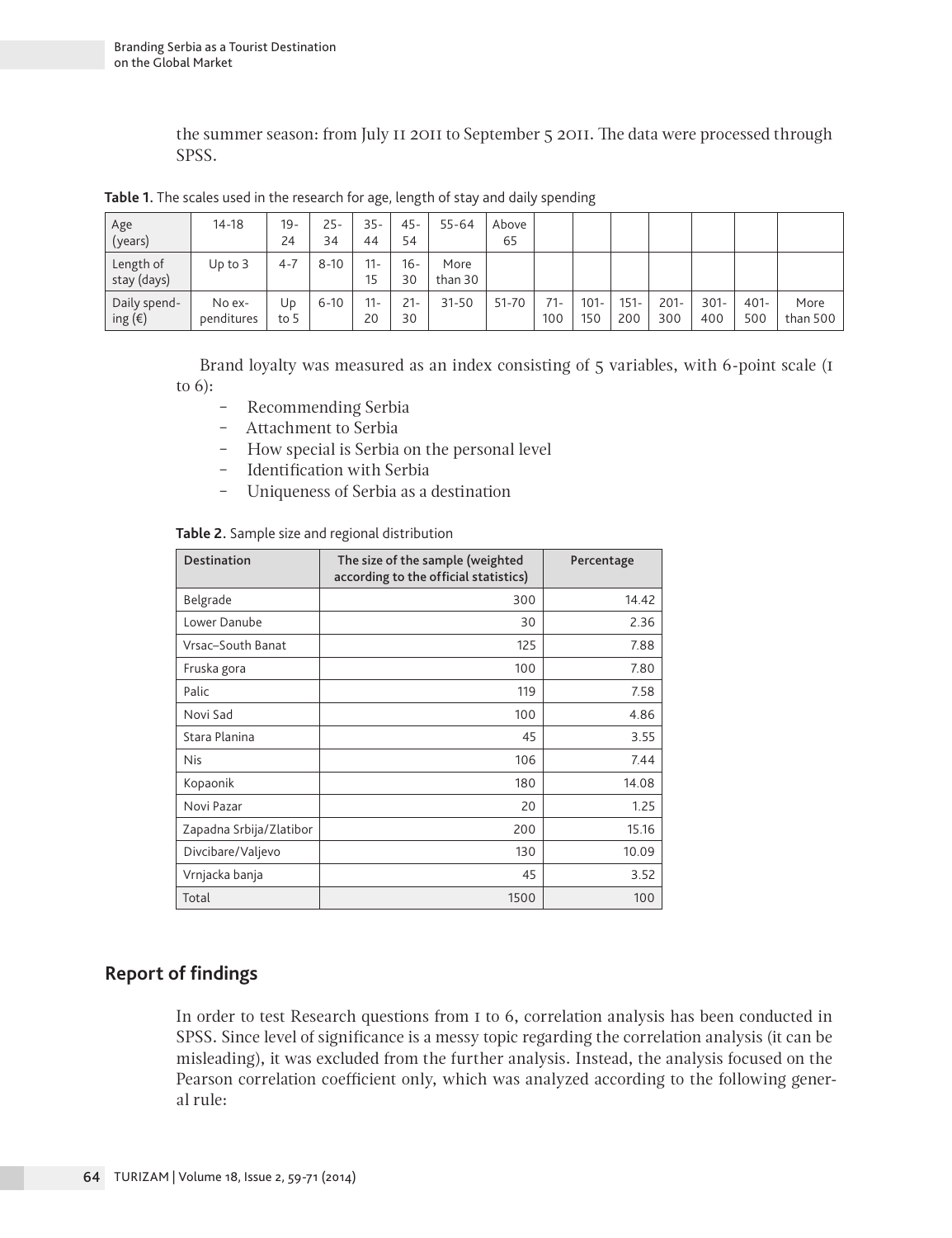- ‒ Weak relationship (from 0 to 0.30)
- ‒ Moderate relationship (from 0.30 to 0.70)
- Strong relationship (from 0.70 to I)

The results are as follows:

| Table 3. Correlation analysis using Pearson Correlation in SPSS |  |  |  |  |  |
|-----------------------------------------------------------------|--|--|--|--|--|
|-----------------------------------------------------------------|--|--|--|--|--|

|                |                     | Age            | Daily Spending | Length of Stay | Loyalty |
|----------------|---------------------|----------------|----------------|----------------|---------|
|                | Pearson Correlation |                | $-.275$        | .218           | .342    |
| Age            | Sig. (2-tailed)     |                | .550           | .639           | .453    |
|                | N                   | 7              | 7              |                |         |
| Daily Spending | Pearson Correlation | $-.275$        |                | $-.520$        | $-.870$ |
|                | Sig. (2-tailed)     | .550           |                | .231           | .011    |
|                | N                   | $\overline{7}$ |                |                |         |
|                | Pearson Correlation | .218           | $-.520$        |                | 674     |
| Length of Stay | Sig. (2-tailed)     | .639           | .231           |                | .097    |
|                | N                   | $\overline{ }$ | 7              | $\overline{ }$ |         |
| Loyalty        | Pearson Correlation | .342           | $-.870$        | .674           |         |
|                | Sig. (2-tailed)     | .453           | .011           | .097           |         |
|                | N                   | $\overline{7}$ | 7              | $\overline{7}$ |         |



**Figure 2.** Correlations between the variables

In order to answer Research Question 7, descriptive statistics was used. Average brand loyalty for 5 brand attributes (recommendation, attachment, identification, personal attachment and uniqueness) for major destinations in Serbian tourism market is: Zlatibor (4.71), Kopaonik (4.17), Nis (3.93), Novi Sad (4.32), Belgrade (4.49). Average scores indicate different levels of brand loyalty which are a useful tool for defining competitive environment of local destinations in Serbia. Serbia, as an umbrella tourism brand, is strong as its local destination brands are strong.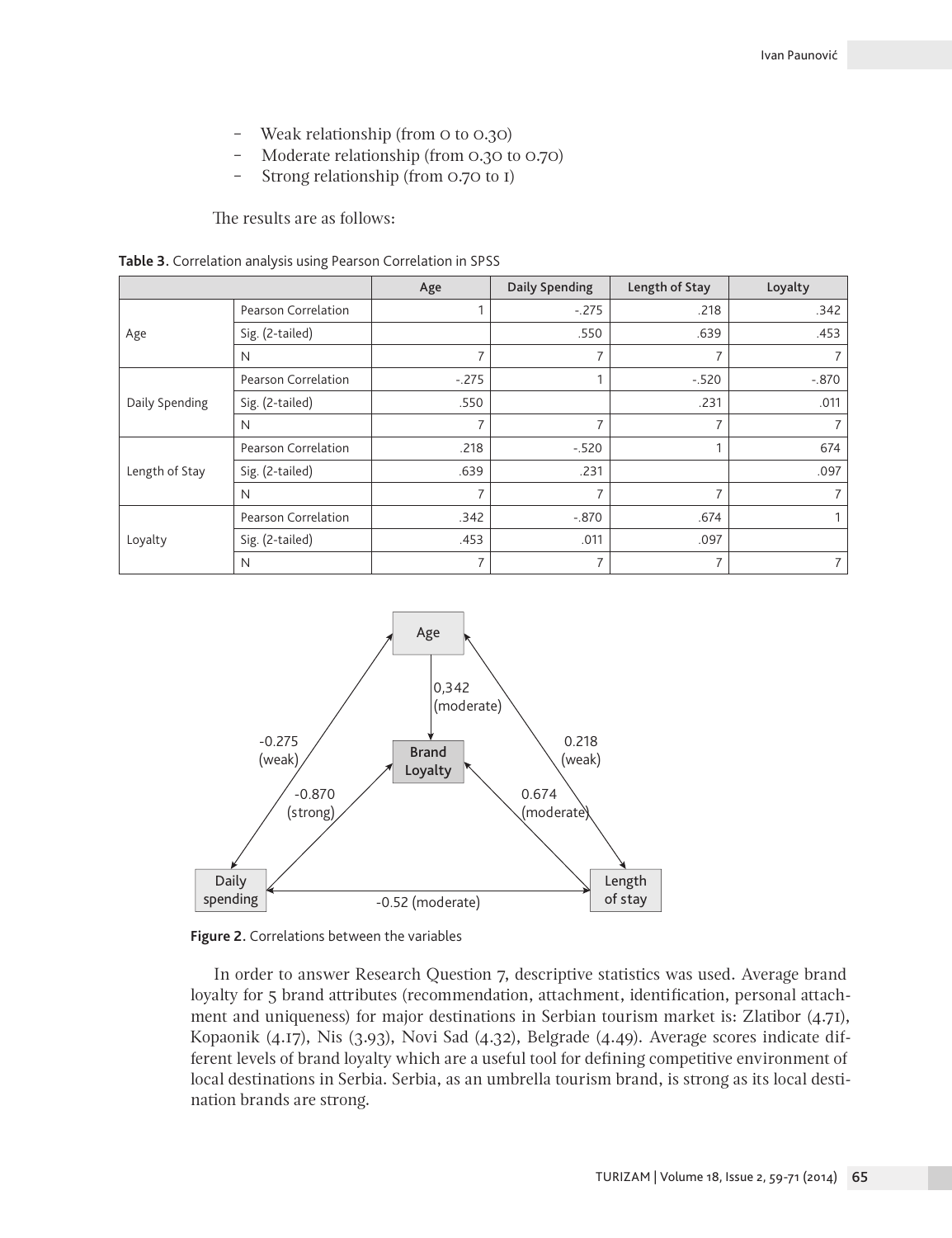| <b>Destinations</b> | Recommending<br>Serbia | Attachment to<br>the brand | How special is<br>Serbia on the<br>personal level | <b>Identification</b><br>with Serbia | <b>Uniqueness</b><br>of Serbia as a<br>destination | <b>Brand loyalty</b><br>(5 attributes<br>average) |
|---------------------|------------------------|----------------------------|---------------------------------------------------|--------------------------------------|----------------------------------------------------|---------------------------------------------------|
| Belgrade            | 5.46                   | 4.48                       | 4.40                                              | 4.22                                 | 3.91                                               | 4.49                                              |
| Novi Sad            | 5.76                   | 4.26                       | 4.30                                              | 4.00                                 | 3.30                                               | 4.32                                              |
| <b>Nis</b>          | 5.20                   | 4.00                       | 3.84                                              | 3.62                                 | 3.00                                               | 3.93                                              |
| Kopaonik            | 5.06                   | 4.18                       | 4.16                                              | 3.86                                 | 3.58                                               | 4.17                                              |
| Zlatibor            | 5.69                   | 4.78                       | 4.82                                              | 4.38                                 | 3.89                                               | 4.71                                              |
| Total               | 5.43                   | 4.34                       | 4.30                                              | 4.02                                 | 3.54                                               | 4.33                                              |

**Table 4.** 5 Brand attributes by major destinations in Serbian tourism



**Figure 3.** Brand loyalty by destination (scale 1-6)

In order to answer Research Question 8, descriptive statistics was used. Average brand loyalty score on 5 brand attributes (recommendation, attachment, identification, personal attachment, and uniqueness), by region of origin of tourists in Serbian tourism market is: Expatriate/Emigrant (4.61), Ex-Yugoslavia (4.15), Central-Eastern Europe (3.90), Western Europe and the rest of the world (3.92), Domestic (4.46). Emigrants or diaspora are persons who have a permanent residence abroad, but have had a permanent residence in Serbia before, or were born in Serbia, or have some other type of connection to Serbia.

| Region of origin                            | Recommend-<br>ing Serbia | Attachment to<br>the brand | How special is<br>Serbia on the<br>personal level | <b>Identification</b><br>with Serbia | <b>Uniqueness</b><br>of Serbia as a<br>destination | <b>Brand loyalty</b><br>(5 attributes<br>average) |
|---------------------------------------------|--------------------------|----------------------------|---------------------------------------------------|--------------------------------------|----------------------------------------------------|---------------------------------------------------|
| Domestic                                    | 5.42                     | 4.50                       | 4.24                                              | 4.44                                 | 3.72                                               | 4.46                                              |
| Western Europe and<br>the rest of the world | 5.28                     | 3.83                       | 3.46                                              | 3.87                                 | 3.16                                               | 3.92                                              |
| Central Eastern<br>European                 | 5.36                     | 3.64                       | 3.42                                              | 3.88                                 | 3.22                                               | 3.90                                              |
| Ex-Yugoslavia                               | 5.40                     | 4.12                       | 3.82                                              | 4.13                                 | 3.30                                               | 4.15                                              |
| Expatriate/Emigrant                         | 5.33                     | 4.69                       | 4.42                                              | 4.67                                 | 3.94                                               | 4.61                                              |
| Total                                       | 5.36                     | 4.16                       | 3.87                                              | 4.20                                 | 3.47                                               | 4.21                                              |

**Table 5.** 5 Brand attributes by regions of origin in Serbian tourism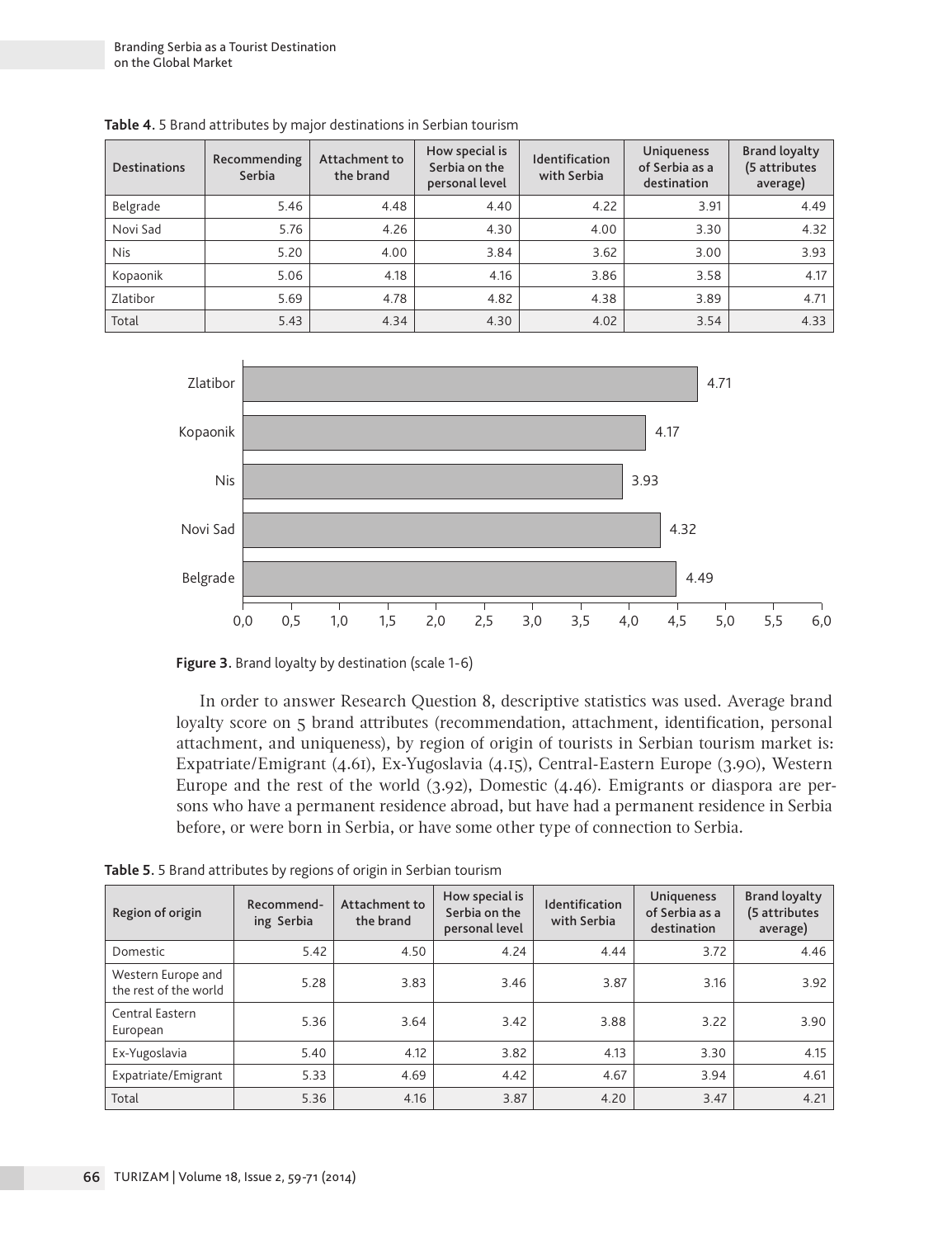

**Figure 4.** Brand loyalty by region/country of origin (scale 1-6)

In order to answer Research Question 9, descriptive statistics was used. Average brand loyalty score on 5 brand attributes (recommendation, attachment, identification, personal attachment, and uniqueness), by main theme for travel in Serbian tourism market is: Business (3.97), Health (4.91), Sport & Adventure (4.47), Culture (4.16), Nature (4.38), Fun & Entertainment (4.36), Pleasure (4.39).

**Table 6.** 5 Brand attributes by themes for travel in Serbian tourism

| Main theme<br>for travel | Recommend-<br>ing Serbia | Attachment to<br>the brand | How special is<br>Serbia on the<br>personal level | <b>Identification</b><br>with Serbia | Uniqueness<br>of Serbia as a<br>destination | <b>Brand loyalty</b><br>(5 attributes<br>average) |
|--------------------------|--------------------------|----------------------------|---------------------------------------------------|--------------------------------------|---------------------------------------------|---------------------------------------------------|
| Pleasure                 | 5.42                     | 4.41                       | 4.32                                              | 4.17                                 | 3.63                                        | 4.39                                              |
| Fun and<br>entertainment | 5.48                     | 4.31                       | 4.35                                              | 4.05                                 | 3.59                                        | 4.36                                              |
| Nature                   | 5.39                     | 4.40                       | 4.41                                              | 4.07                                 | 3.62                                        | 4.38                                              |
| Culture                  | 5.33                     | 4.07                       | 4.22                                              | 3.93                                 | 3.24                                        | 4.16                                              |
| Sport and Adventure      | 5.22                     | 4.36                       | 4.40                                              | 4.45                                 | 3.93                                        | 4.47                                              |
| Health                   | 5.56                     | 4.98                       | 4.99                                              | 4.67                                 | 4.35                                        | 4.91                                              |
| <b>Business</b>          | 5.03                     | 4.04                       | 3.82                                              | 3.79                                 | 3.16                                        | 3.97                                              |
| Total                    | 7.49                     | 6.11                       | 6.10                                              | 5.83                                 | 5.10                                        | 6.13                                              |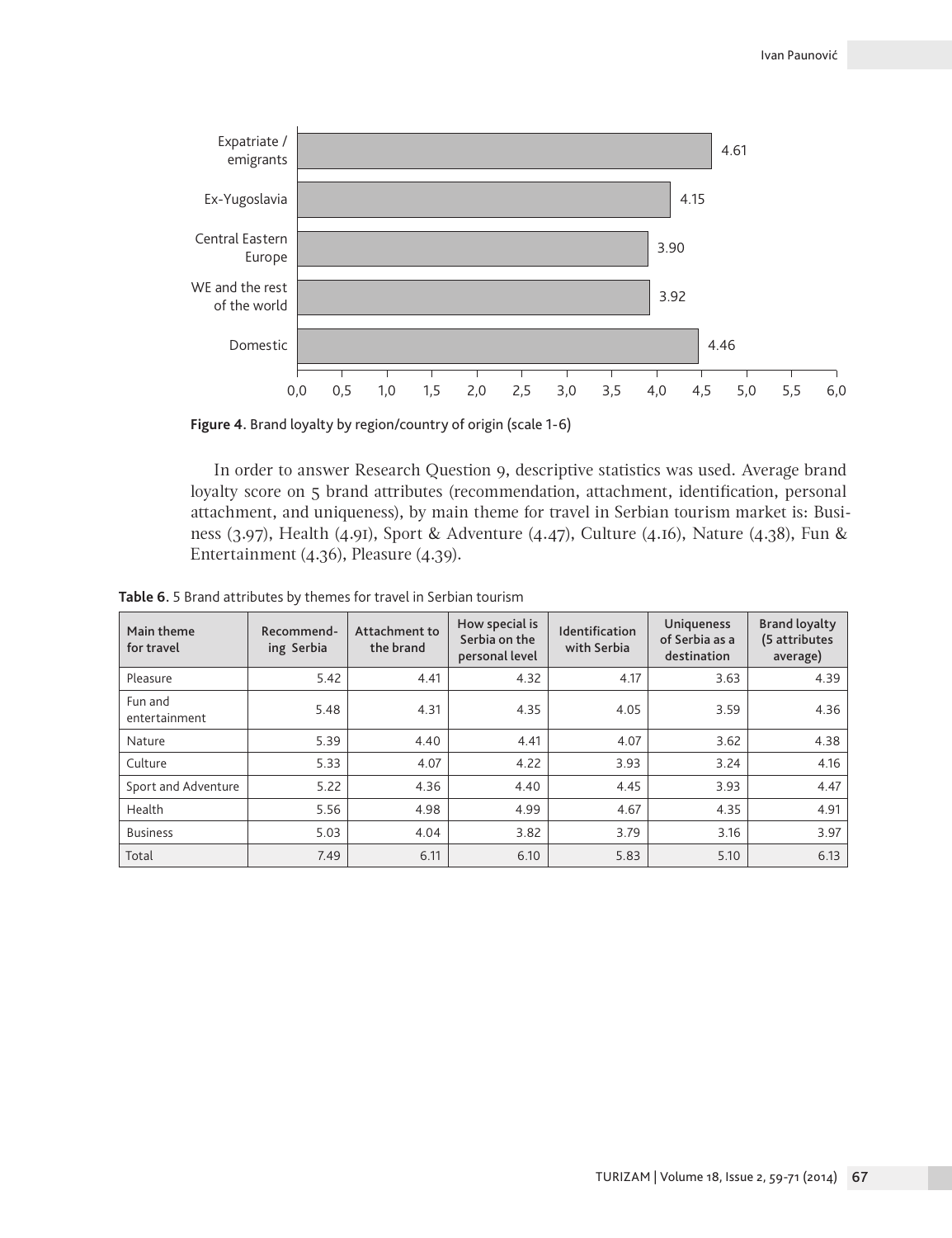

**Figure 5.** Brand loyalty by main theme for travel (score 1-6)

# **Analysis of findings**

While age (0.342) and length of stay (0.674) influence moderately positively on the brand loyalty to destination Serbia, level of daily spending  $(-0.870)$  influences strongly negatively. This means that the older the tourists are, and the longer they stay on the destination, the more loyal they become to the destination Serbia. On the other hand, the higher is the level of daily spending on the destination, the lower is the loyalty to destination Serbia. The moderately negative correlation between daily spending and length of stay (-0.52), also points to the conclusion that the longer the tourists stay on the destination, the lower is the amount of their spending on the daily level.

Zlatibor has proved to be well ahead of all other destinations in Serbia regarding brand loyalty, followed by Belgrade and Novi Sad. Nis, on the other hand has the least loyal tourists.

The most loyal tourists are expatriates/emigrants, followed by domestic and ex-Yugoslavian tourists. The least loyal are tourists coming from Central-Eastern Europe.

The most loyal tourists are the ones traveling for health and sport and adventure, while the least loyal tourists are the ones traveling for business and culture.

The profile of the most loyal tourist to destination Serbia is the tourist that stays above average amount of days on the destination (above 7 days), has a below average level of daily spending on the destination (under 36 EUR), tends to be middle to older age (above 36 years), visits Zlatibor or Belgrade, is Expatriate/Emigrant, or domestic tourist, and travels for health or sport and adventure.

The profile of the least loyal tourist to destination Serbia is the tourist that stays below average amount of days on the destination (below 7 days), has an above average level of daily spending (over 36 EUR), tends to be of younger age (under 36 years), visits Nis, comes from Central-eastern Europe, and travels for business or culture.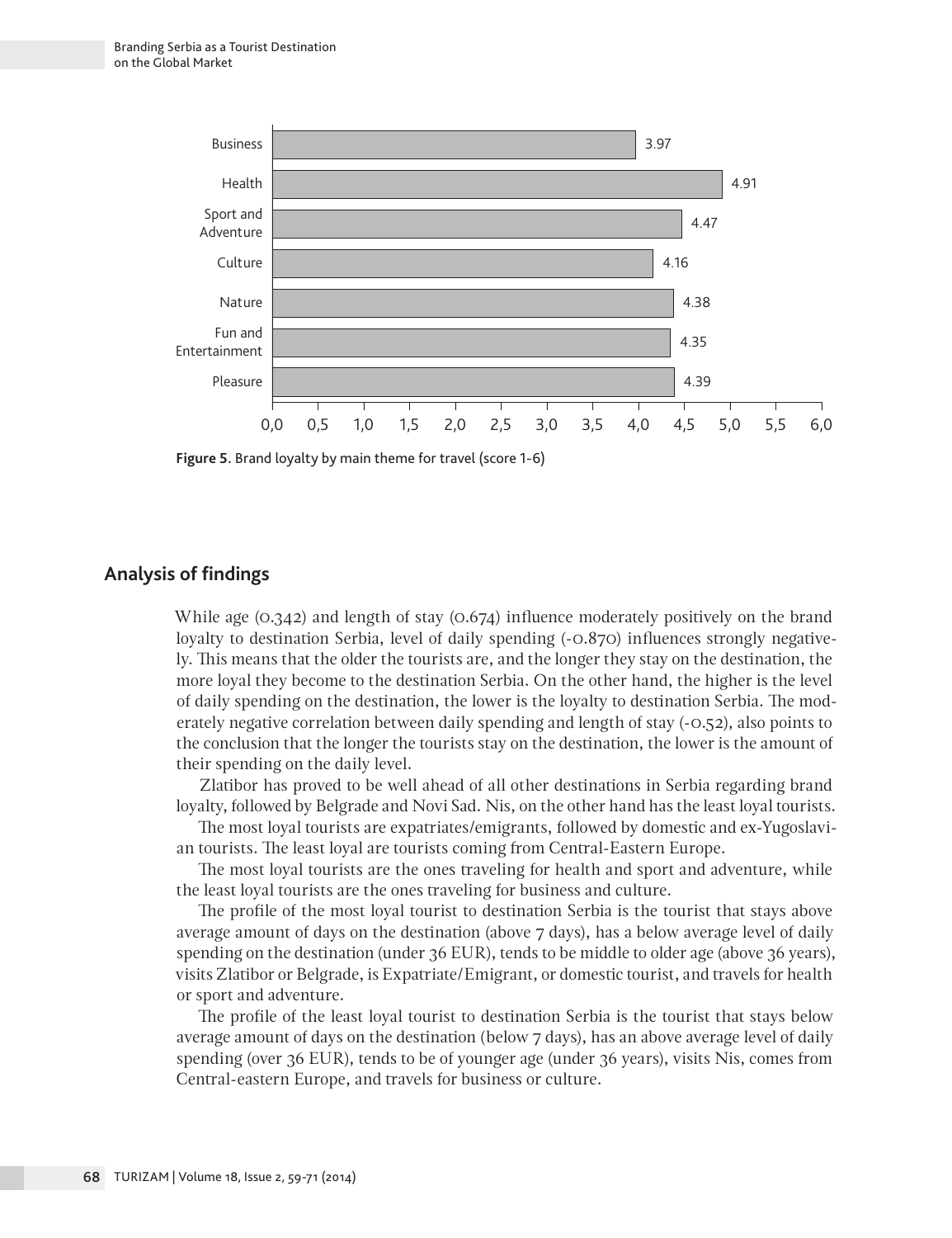## **Conclusions and recommendations**

The destination branding literature distinguishes branding of place and branding of nation as two separate concepts. This is especially important in the region of Western Balkans where a large number of local nation states exists, all of which are interconnected through an even larger number of ethnic minority groups, which all in effect blurs lines between place brand and nation brand. The future of the Western Balkans region will probably see the creation of the new European umbrella identity, and the reemergence of the city brands. This two new identities will diminish the importance of the nation states identities, which are presently dominant. In addition, rebranding strategies have to be considered, in order to recover destination brands from the images of the war-thorn past.

The study is a contribution towards designing tourism marketing strategy based on hard data. In that sense, the primary beneficiary of the study should be academic, private and public institutions dealing with marketing in the tourist markets. The data can also be used by museums and galleries, as one of the identified weaknesses of museums in Serbia is lack of modern managerial skills, and particularly marketing function. (Milic, Besermenji, & Jovicic, 2011) The research offers insights into brand loyalty of cultural tourists in relation to tourists travelling for other themes for travel.

Serbian tourism policy and marketing decision makers should take into account different factors influencing tourist behavior, as well as mutual interdependence between these factors. Separate marketing strategies should be devised for different groups of tourists, regarding main theme for travel. For Health tourists, which make the core loyalty base, there should be some form of loyalty program put in place. Culture and business tourists, while very valuable segments of the market, are the least loyal tourists, and considerable effort and resources will have to be invested in order to brand Serbia as business and cultural tourists destination. Additionally, research and promotional efforts of the NTOS (National Tourism Organization of Serbia) should focus on countries where a large Serbian diaspora (emigrants) exists, as the diaspora constitutes the core loyalty base of Serbian tourism. A repositioning and rebranding strategy should be devised to the markets of Central and Eastern Europe. Nis should consider rebranding in order to reposition its offer on the tourism market, while Zlatibor and Belgrade should expand its offer, and actively promote to new markets.

The survey was conducted during summer season only. In that sense, the data should be approached with caution. On the other hand, the samples were, weighted according to the official statistics in order to gain more reliable data.

# **References**

- Balakrishnan, M. S., Nekhili, R., & Lewis, C. (2011 ). Destination brand components. *International Journal Culture, Tourism and Hospitaity Research 5*(1), 4-25.
- Djordjevic, B. (2008). Corporate Strategic Branding: How Country And Corporate Brands Come Together. *Ekonomski Anali 53(177)*, 59-88.
- Dolnicar, S., Grabler, K., Grün, B., & Kulnig, A. (2011). Key drivers of airline loyalty. *Tourism Management*, 1020-1026.
- Elakovic, S. (2006). *Sociology of free time and tourism.* Belgrade: SPEKTRA.
- Evans, M., Jamal, A., & Foxall, G. (2006). *Consumer behaviour*. Chichester: John Wiley and Sons Ltd.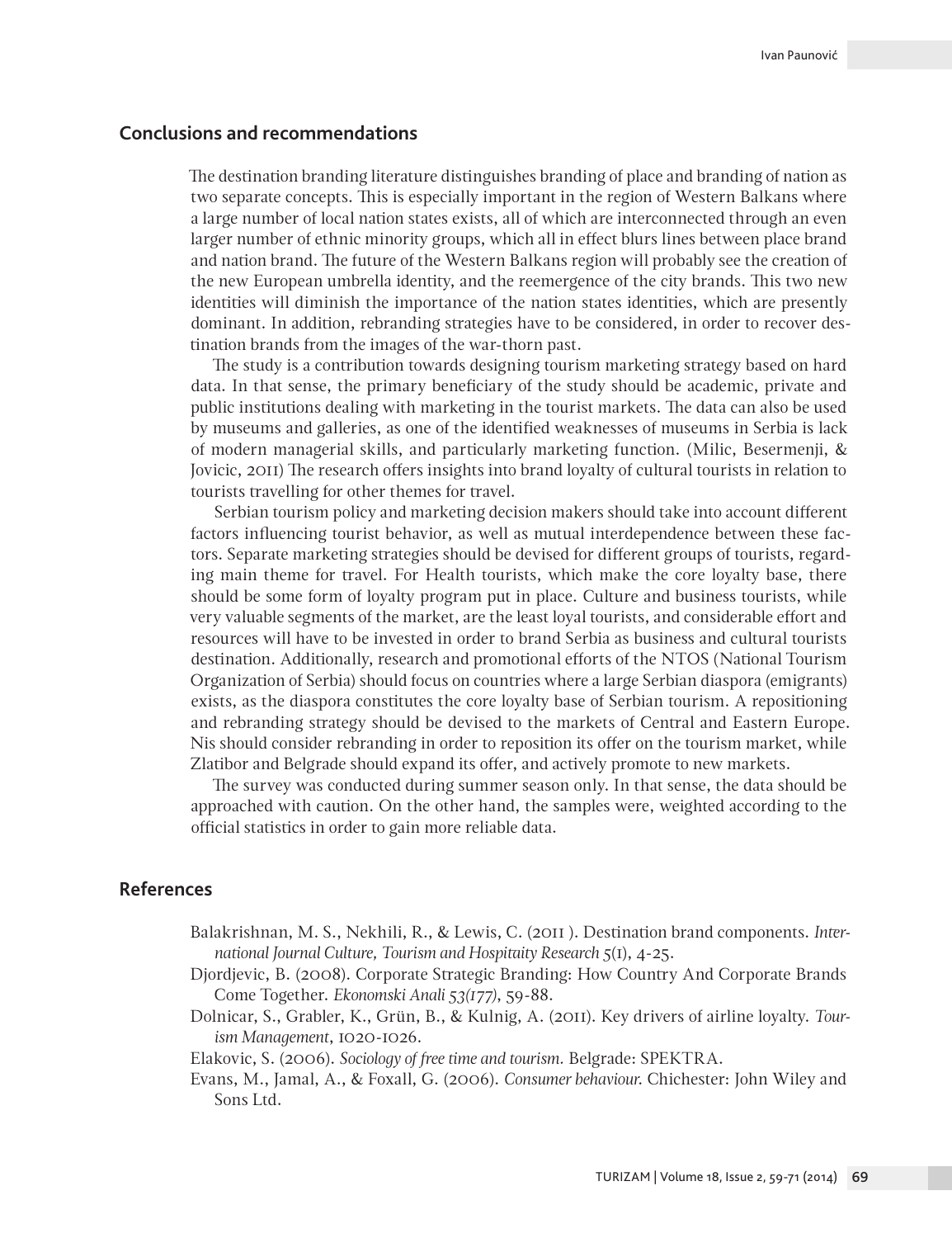- Garaca, V., Jovanovic, G., & Pejovic, L. (2011). Petrovaradin Fortress (Novi Sad, Serbia): Tourism Spatial Planning and Design of The Upper Town for the Function of Cultural Tourism . *Turizam* 15(2), 65-76.
- Gould, M. (2011). Branding a post-conflict destination: Northern Ireland. In N. Morgan, A. Pritchard, & R. Pride, *Destination Brands: Managing Place Reputation* (321-333). Oxford: Elsevier.
- Hallberg, G. (2004). Is Your Loyalty Program Really Building Loyalty? Why Increasing Emotional Attachment, Not Just Repeat Buying, Is Key to Maximizing Programme Success. *Journal of Targeting, Measurement and Analysis of Marketing*, 231-341.
- Huang, H. H., & Chiu, C. K. (2006 ). Exploring Customer Satisfaction, Trust and Destination Loyalty in Tourism. *The Journal of American Academy of Business 10(1)*, 156-159.
- Jovanovic, D. (2008). Identity For Sale Construction of a National Identity for the Needs of Tourism. *Glasnik Etnografskog Instituta SANU 56 (1)*, 101-114.
- Kotler, P., & Gertner, D. (2011). A place marketing and place branding perspective revisited. In N. Morgan, A. Pritchard, & R. Pride, *Destination Brands: Managing Place Reputation* (33-53). Oxford: Elsevier.
- Manic, Z., & Backovic, V. (2010). Arhitektura Moderne u Fuknciji Promocije Beograda. *Arhitektura i Urbanizam 30*, 47-51.
- McCarthy, B., Moscardo, G., Murphy, L., & Pearce, P. (2010). Music-tourism networks. In M. Kozak, J. Gnoth, & L. Andreu, *Advances in Tourism Destination Marketing* (74-87). Abingdon: Routledge.
- Medica, I., Ruzic, P., & Ruzic, T. (2010). Architecture as a Tool for Branding in Rural Istrian Tourism Destination. *Turizam*, 78-86.
- Milic, N., Besermenji, S., & Jovicic, D. (2011). Tourism Importance of museums in Vojvodina. *Collection of papers-Faculty of Geography, University of Belgrade 59*.
- Moon, K. S., Kim, M., Ko, J. J., Connaughton, D. P., & Lee, J. H. (2011 ). The influence of consumer's event quality perception on destination image. *Managing Service Quality 21(3)*, 287-303.
- Olins, W., & Hildreth, J. (2011). Nation branding: Yesterday, today and tommorow. In N. Morgan, A. Pritchard, & R. Pride, *Destination Brands: Managing Place Reputation* (55-66). Oxford: Elsevier.
- Ooi, C.-S. (2011). Branding ad the accreditation approach: Singapore. In N. Morgan, A. Pritchard, & R. Pride, *Destination Brands: Managing place reputation* (185-196). Oxford: Elsevier.
- Pratt, S. (2010). A movie map conversion study: A case study of Pride and Prejudice. In M. Kozak, J. Gnoth, & L. Andreu, *Advances in Tourism Destination Marketing* (59-73). Abingdon: Routledge.
- Rodrigues, A. I., Correia, A., & Kozak, M. (2011). A multidisciplinary approach on destination image construct. *Tourismos 6(3)*, 93-110.
- Roy, S. (2011). Brand Measurement. *SCMS Journal of Indian Management*, 112-122.
- Su, H.-J., Cheng, K.-F., & Huang, H. H. (2011). Empirical study of destination loyalty and its antecedent: the perspective of place attachment. *The Service Industries Journal 31(16)*, 2721- 2739.
- Swarbrooke, J., & Horner, S. (2007). *Consumer Behaviour in Tourism, Second Edition.* Oxford: Elsevier.
- UNWTO and ETC. (2011). *Handbook on Tourism Product Development*. Madrid: UNWTO (World Tourism Organization).